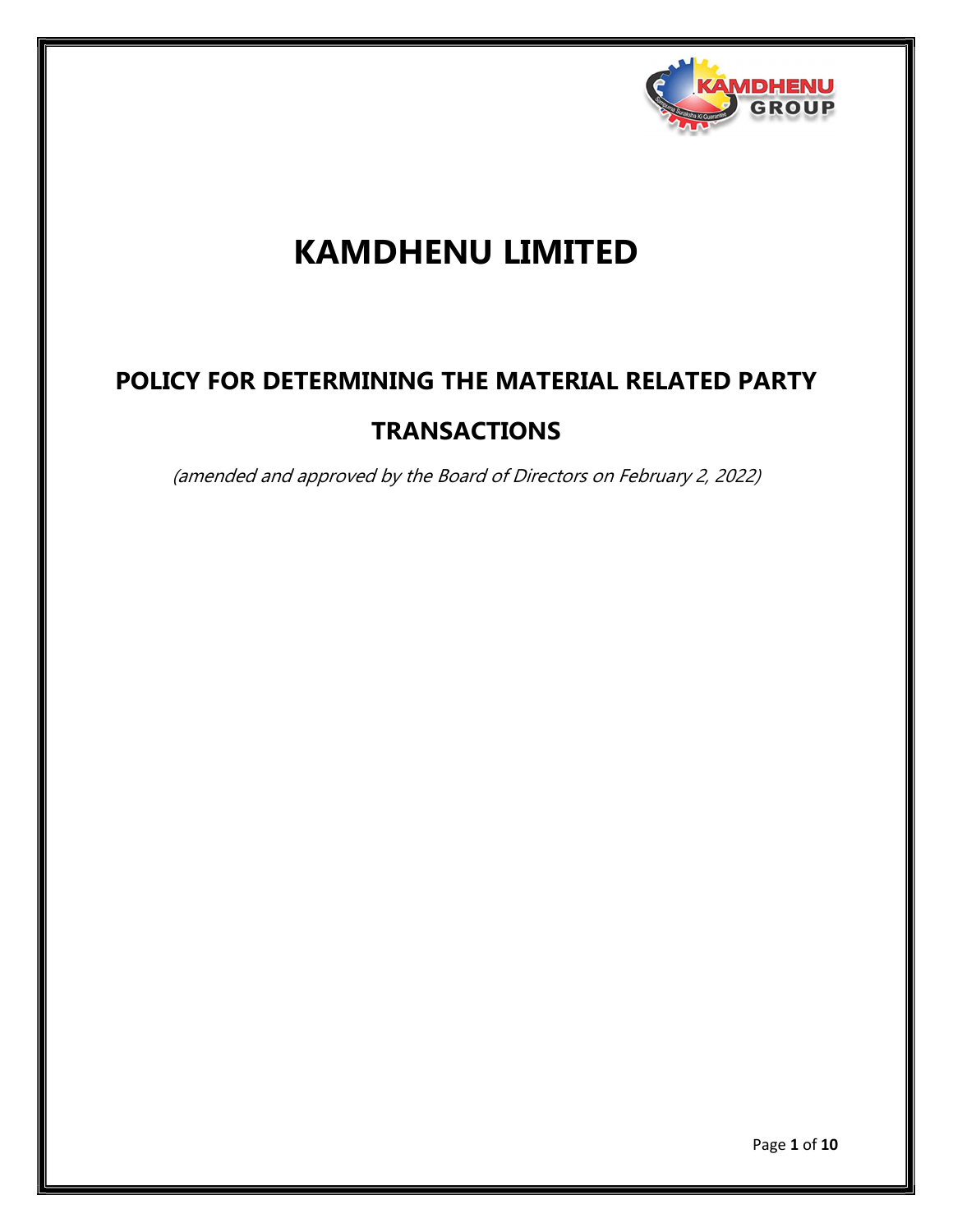

## KAMDHENU LIMITED

CIN: L27101HR1994PLC092205 Regd. Office: 2nd Floor, Tower-A, Building No. 9, DLF Cyber City, Phase-III, Gurugram - 122 002 Website: www.kamdhenulimited.com | Phone: 0124-4604500

#### POLICY FOR DETERMINING THE MATERIAL RELATED PARTY TRANSACTIONS

#### 1. INTRODUCTION

Kamdhenu Limited ("Company") is governed, amongst others, by the rules and regulations framed by the Securities Exchange Board of India ("SEBI"). SEBI has mandated every listed company to formulate a policy on the materiality of Related Party Transactions and also on dealing with Related Party Transactions.

Accordingly, the Company has formulated this policy (Policy) on the materiality of Related Party Transactions and on dealing with Related Party Transactions. This Policy regulates all transactions between the Company and its Related Parties (as defined below).

The Board of Directors of the Company ("Board") on the recommendation of the Audit Committee of the Company ("Audit Committee") shall review the Policy atleast once in every three years and may amend the same from time to time

#### 2. OBJECTIVE

This Policy is intended to ensure due and timely identification, approval, disclosure and reporting of transactions between the Company and any of its Related Parties in compliance with Section 177, 184 and 188 of the Companies Act, 2013, read with rules thereunder and Regulation 23 of the Securities and Exchange Board of India (Listing Obligation and Disclosure Requirements) Regulation, 2015 and applicable laws as may be amended from time to time. The provisions of this Policy are designed to govern the approval process and disclosure requirements to ensure transparency in the conduct of Related Party Transactions in the best interest of the Company and its shareholders and to comply with the statutory provisions in this regard.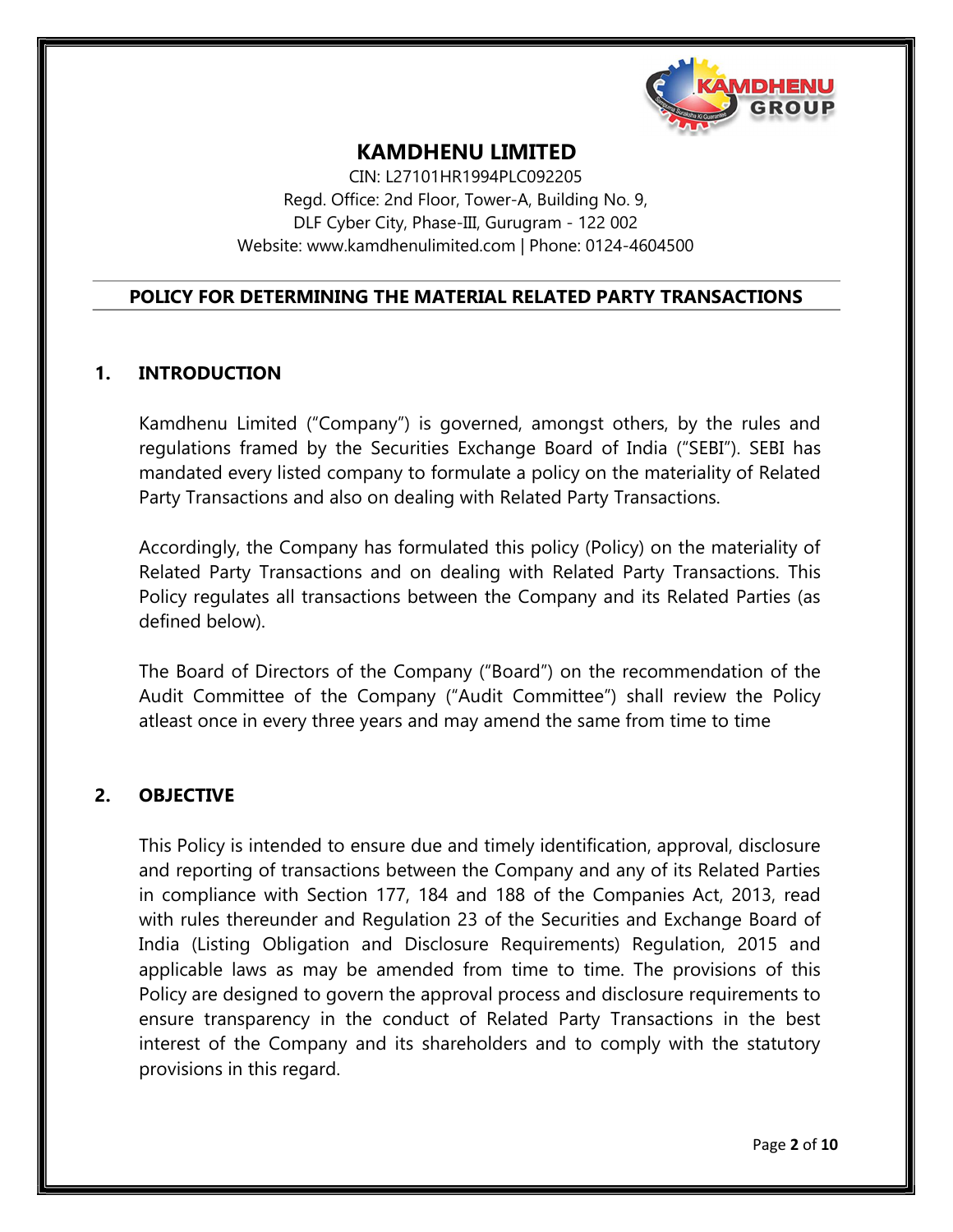

## 3. DEFINITIONS

- **3.1.** "the Act" shall mean the Companies Act, 2013 and includes any amendment thereof.
- **3.2. "Listing Regulations"** means the Securities and Exchange Board of India (Listing Obligations and Disclosure Requirements) Regulations, 2015 including any subsequent amendments thereof.
- 3.3. "Related Party Transaction" or "RPT" means transactions as given under clause (a) to (g) of subsection (1) of Section 188 of the Act and the corresponding Rules thereto and as defined in clause (zc) of Regulation 2 of the Listing Regulations. These include sale, purchase, leasing, or supply of goods or property, availing/ rendering of any services, the appointment of agents for any of these transactions, underwriting of securities, and transfer of resources, services, or obligations between the Company and its related party/ies, regardless of whether a price is charged or not.

Provided that the following shall not be a related party transaction:

- a. the issue of specified securities on a preferential basis, subject to compliance of the requirements under the Securities and Exchange Board of India (Issue of Capital and Disclosure Requirements) Regulations, 2018;
- b. the following corporate actions by the listed entity which are uniformly applicable/offered to all shareholders in proportion to their shareholding:
	- i. the payment of a dividend;
	- ii. subdivision or consolidation of securities;
	- iii. issuance of securities by way of a rights issue or a bonus issue; and
	- iv. buy-back of securities.

Further the Related Party Transactions approved by other statutory board committees within their terms of reference viz. Nomination & Remuneration Committee, CSR Committee, Risk Management Committee, and Stakeholders Relationship Committee, if any, shall be deemed to have the approval of the Audit Committee from the RPT perspective, and the same need not be approved by the Audit Committee once again except if specifically mentioned in the terms of reference of the Audit Committee.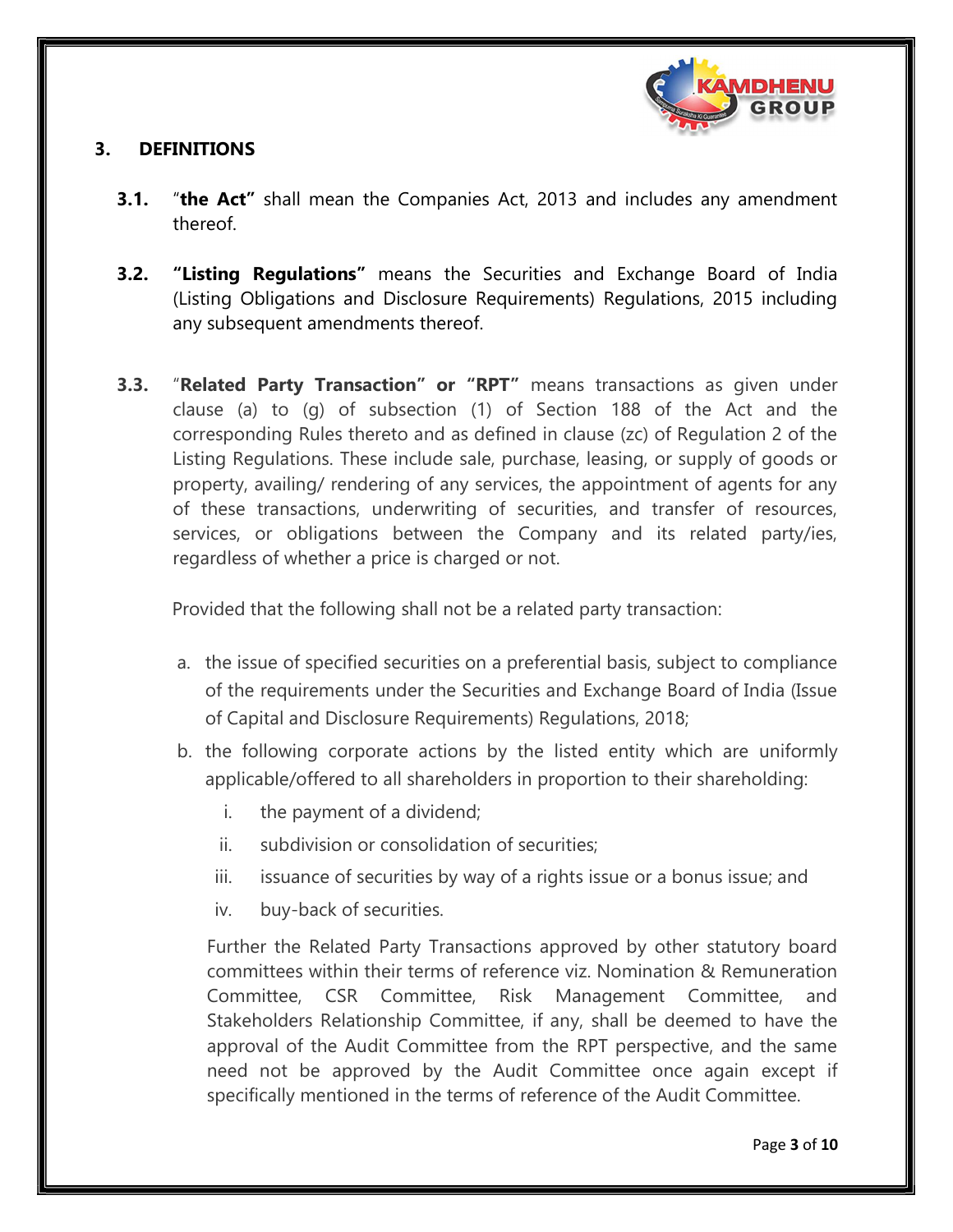

"Material Related Party Transactions" means a transaction with a Related Party shall be considered material if the transaction(s) to be entered into individually or taken together with previous transactions during a financial year, exceeds INR 1000 Crore or 10% of the annual consolidated turnover of the Company whichever is lower as per the last audited financial statements as defined under Regulation 23 of the Listing Regulations and the contracts or arrangements given under Companies Act, 2013.

Provided that in case of any amendment to the Act or Listing Regulations, the definition of Material Related Party Transactions will be deemed to be changed without any further approval of the Audit Committee or Board. A transaction involving payment made to a related party with respect to brand usage or royalty, exceeding 2% of annual consolidated turnover of the Company as per the last audited financial statement, shall also be considered as material RPT under Listing Regulations.

**3.4.** "Material modifications" means any modifications to the material related party transactions which were approved by the Audit Committee or Shareholders during the year which will change the complete nature of the transaction and in case of monetary thresholds which is in excess of 10% of the originally approved transaction, in case of exigencies only.

All capitalized terms used in this Policy but not defined herein shall have the meaning assigned to such term in the Act and the Rules thereunder and the SEBI (Listing Obligations and Disclosure Requirements) Regulations, 2015 (Listing Regulations), as amended from time to time.

### 4. REVIEW AND APPROVAL OF RELATED PARTY TRANSACTION

### 4.1. APPROVAL OF AUDIT COMMITTEE:

All the related party transactions and subsequent material modifications which shall require prior approval of the Audit Committee, only those members of the audit committee, who are independent directors, shall approve related party transactions.

A related party transaction to which the subsidiary of a listed entity is a party but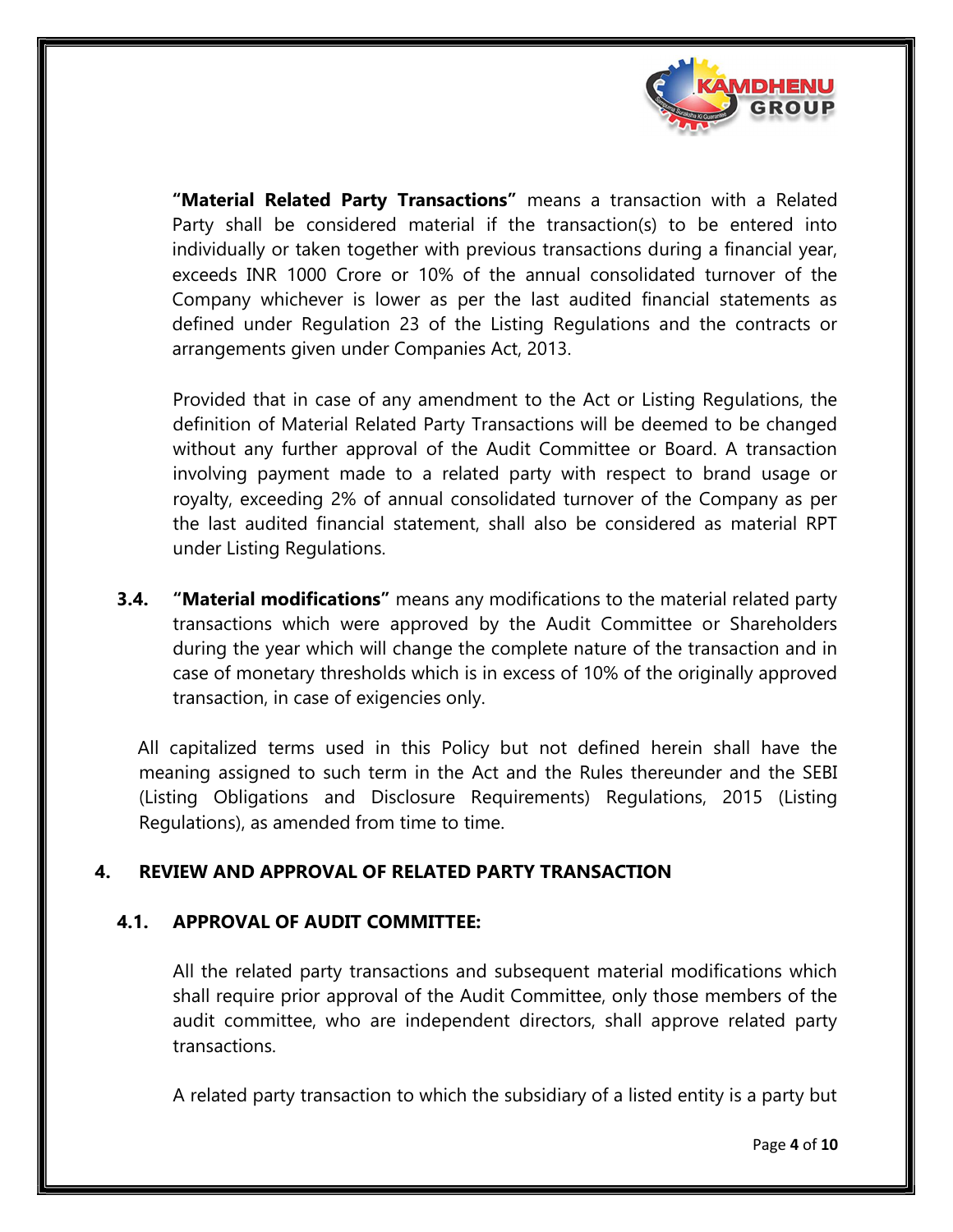

the listed entity is not a party, shall require prior approval of the audit committee of the listed entity if the value of such transaction whether entered into individually or taken together with previous transactions during a financial year exceeds ten per cent of the annual consolidated turnover, as per the last audited financial statements of the listed entity;

With effect from April 1, 2023, a related party transaction to which the subsidiary of a listed entity is a party but the listed entity is not a party, shall require prior approval of the audit committee of the listed entity if the value of such transaction whether entered into individually or taken together with previous transactions during a financial year, exceeds ten per cent of the annual standalone turnover, as per the last audited financial statements of the subsidiary.

Prior approval of the audit committee of the listed entity shall not be required for a related party transaction to which the listed subsidiary is a party but the listed entity is not a party, if regulation 23 and sub-regulation (2) of regulation 15 of these regulations are applicable to such listed subsidiary.

Explanation: For related party transactions of unlisted subsidiaries of a listed subsidiary as referred to in (d) above, the prior approval of the audit committee of the listed subsidiary shall suffice.

The Audit Committee will take into account the following considerations while dealing with the RPTs:-

- 1. Nature of relationship with the related party;
- 2. Nature, material terms and conditions, monetary values, and particulars of the contract or arrangement;
- 3. Method and manner of determining the pricing and other commercial terms;
- 4. Whether the transaction is at arm's length; and
- 5. Any other information relevant or important for the Audit Committee/ Board to take a decision on the proposed transaction.
- 6. Name of the related party and its relationship with the listed entity or its subsidiary, including nature of its concern or interest (financial or otherwise); Tenure of the proposed transaction (particular tenure shall be specified);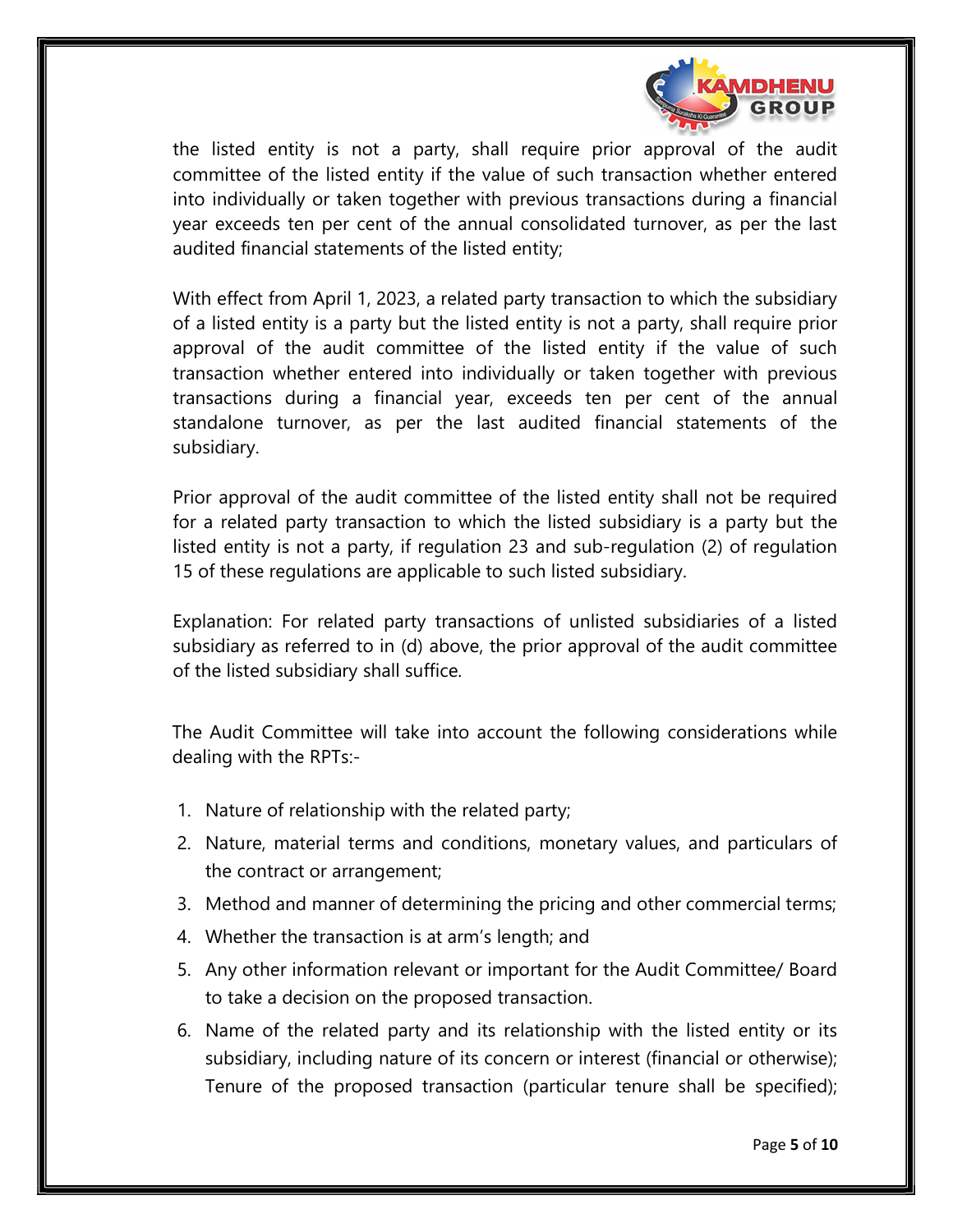

Value of the proposed transaction The percentage of the listed entity's annual consolidated turnover, for the immediately preceding financial year, that is represented by the value of the proposed transaction (and for a RPT involving a subsidiary, such percentage calculated on the basis of the subsidiary's annual turnover on a standalone basis shall be additionally provided) If the transaction relates to any loans, inter-corporate deposits, advances or investments made or given by the listed entity or its subsidiary:

- i. details of the source of funds in connection with the proposed transaction;
- ii. where any financial indebtedness is incurred to make or give loans, inter-corporate deposits, advances or investments:
	- a.) nature of indebtedness
	- b.) cost of funds; and
	- c.) tenure;
- iii. applicable terms, including covenants, tenure, interest rate and repayment schedule, whether secured or unsecured; if secured, the nature of security; and
- iv. the purpose for which the funds will be utilized by the ultimate beneficiary of such funds pursuant to the RPT.
- 7. Justification as to why the RPT is in the interest of the listed entity;
- 8. A copy of the valuation or other external party report, if any such report has been relied upon;
- 9. Percentage of the counter-party's annual consolidated turnover that is represented by the value of the proposed RPT on a voluntary basis;

Any member of the Audit Committee who has a potential interest in any related party transaction will abstain from discussion and vote on the approval of the related party transaction. Only members of the Audit Committee who are independent members shall approve all Related Party Transactions.

### 4.1.1. Omnibus Approval by Audit Committee:

The Audit Committee may grant omnibus approval for Related Party Transactions which are repetitive in nature and subject to such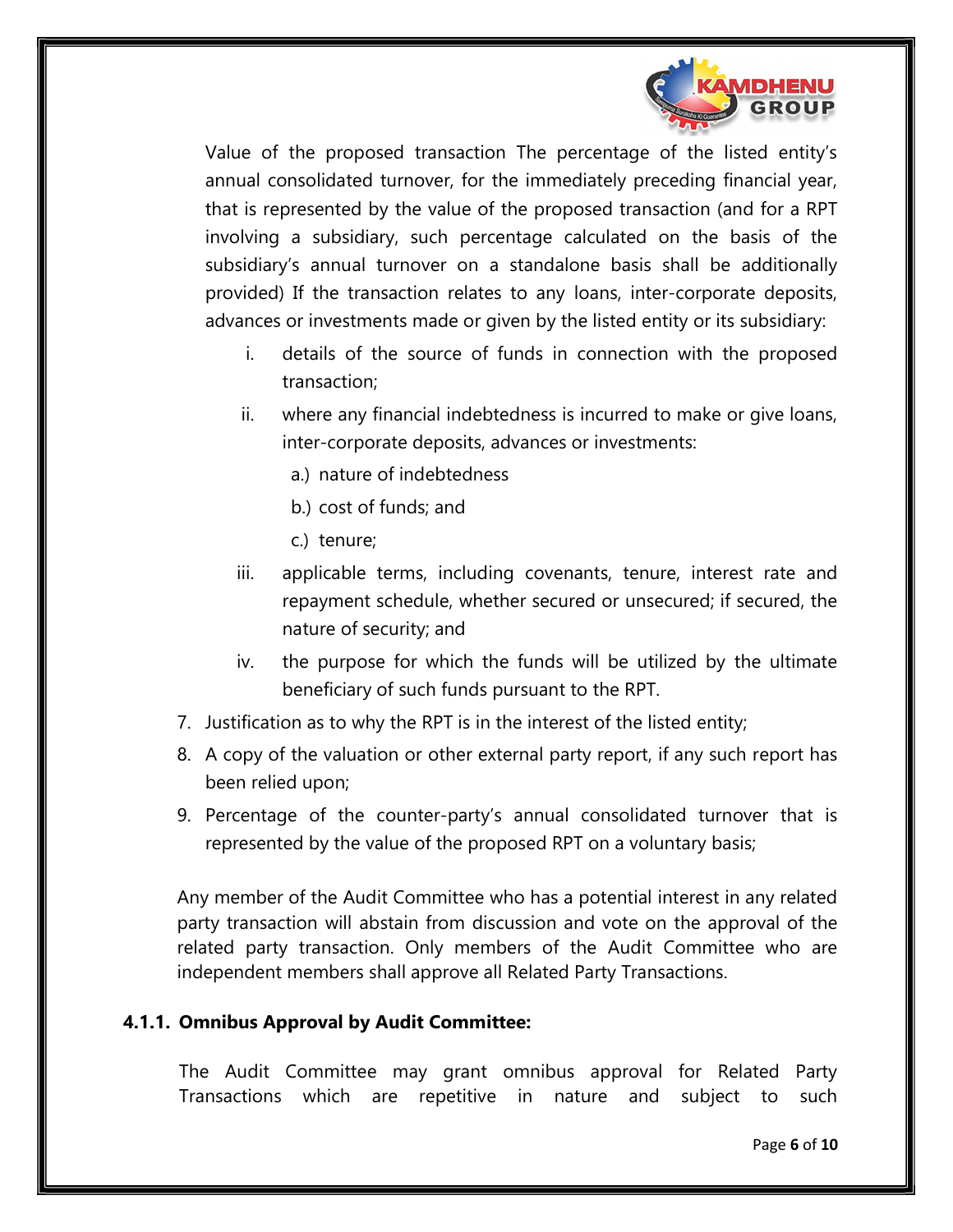

criteria/conditions as mentioned under the Act and Listing Regulations and such other conditions as it may consider necessary in line with this Policy and in the interest of the Company. Such omnibus approval shall be valid for a period not exceeding one year and shall require fresh approval after the expiry of one year.

As per Section 177 read with Rule 6A of the Act and as per Regulation 23 (3) of Listing Regulations:

All related party transactions shall require approval of the Audit Committee and the Audit Committee may make omnibus approval for related party transactions proposed to be entered into by the company subject to the following conditions, namely:

- 1. The Audit Committee shall consider the following criteria while granting the omnibus approval with respect to Related Party Transactions, namely:
	- a. maximum value of the transactions, in aggregate, which can be allowed under the omnibus route in a year;
	- b. the maximum value per transaction which can be allowed;
	- c. extent and manner of disclosures to be made to the Audit Committee at the time of seeking omnibus approval;
	- d. review, at such intervals as the Audit Committee may deem fit, related party transaction entered into by the company pursuant to each of the omnibus approval made;
	- e. transactions which cannot be subject to the omnibus approval by the Audit Committee.
	- f. repetitiveness of the transactions (in past or in future);
	- g. justification for the need of omnibus approval.
- 2. The Audit Committee shall satisfy itself on the need for omnibus approval for transactions of repetitive nature and that such approval is in the interest of the company.
- 3. The omnibus approval shall contain or indicate the following:
	- a. name of the related parties;
	- b. nature and duration/period of the transaction;
	- c. maximum amount of transaction that can be entered into;
	- d. the indicative base price or current contracted price and the formula for variation in the price, if any; and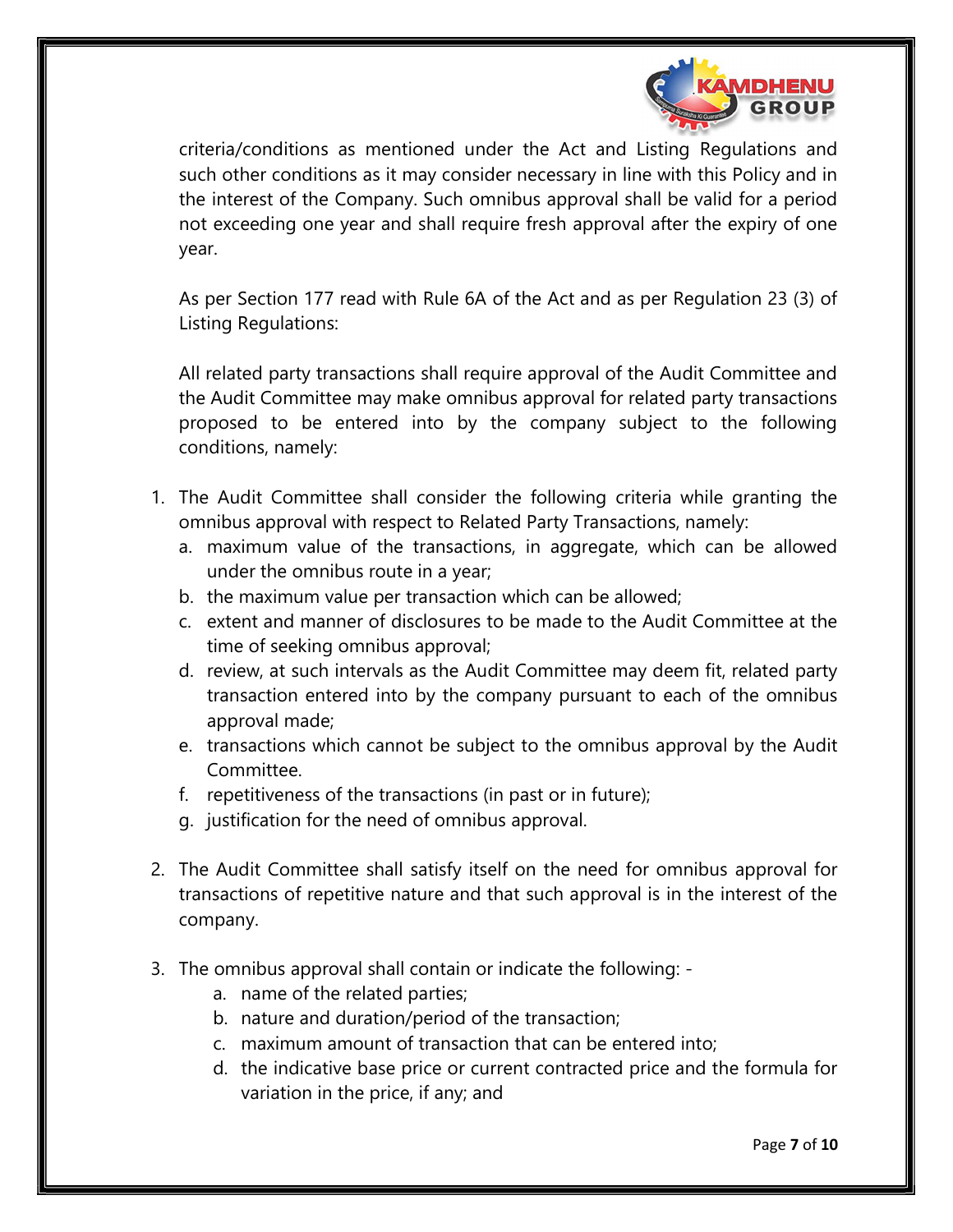

e. any other information relevant or important for the Audit Committee to take a decision on the proposed transaction:

Provided that where the need for related party transaction cannot be foreseen and aforesaid details are not available, audit committee may make omnibus approval for such transactions subject to their value not exceeding rupees one crore per transaction.

Omnibus approval shall not be made for transactions in respect of selling or disposing of the undertaking of the company.

- I. The Audit Committee shall review, on a quarterly basis, the details of Related Party Transactions entered into by the Company pursuant to the omnibus approval. In connection with any review of a Related Party Transaction, the Committee has authority to modify or waive any procedural requirements of this Policy.
- II. A Related Party Transaction entered into by the Company, which is not under the omnibus approval or otherwise pre-approved by the Audit Committee, will be placed before the Audit Committee for ratification.

#### 4.2. APPROVAL OF THE BOARD OF DIRECTORS:

In case any Related Party Transactions are referred by the Audit Committee to the Board for its approval due to the transaction being (i) not in the ordinary course of business, and/or (ii) not at an arm's length price, the Board will consider such factors as, the name of the related party and nature of relationship, the nature, duration of the contract and particulars of the contract or arrangement, the material terms of the contract or arrangement including the value, if any, any advance paid or received for the contract or arrangement, if any, the manner of determining the pricing and other commercial terms, both included as part of contract and not considered as part of the contract, whether all factors relevant to the contract have been considered, if not, the details of factors not considered with the rationale for not considering those factors; and any other information relevant or important for the Board to take a decision on the proposed transaction. On such consideration, the Board may approve the transaction or may require such modifications to transaction terms as it deems appropriate under the circumstances. Any member of the Board who has any interest in any Related Party Transaction will recuse himself and abstain from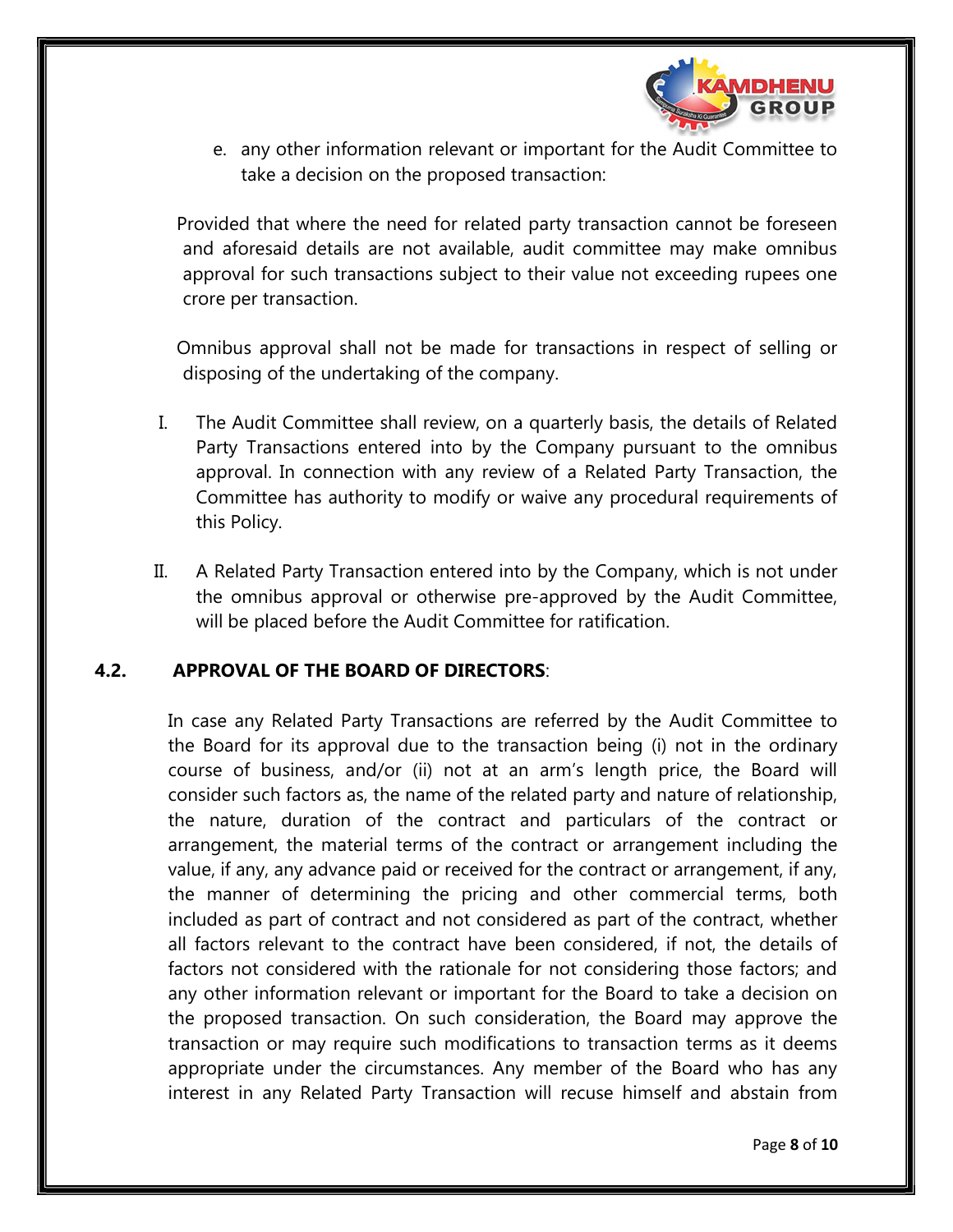

discussion and voting on the approval of the Related Party Transaction.

In case of transaction, other than transactions referred to in section 188 of the Act, and where Audit Committee does not approve the transaction, it shall make its recommendations to the Board for approval.

If prior approval of the Board of Directors or Shareholders has not been taken, then such transaction need to be ratified within 3 months of the date of contract/arrangements.

### 4.3. APPROVAL OF THE SHAREHOLDERS

If a Related Party Transaction is (i) all material related party transactions and subsequent material modifications as defined by the audit committee under subregulation (2)of Regulation 23 of the Listing Regulations, and/or (ii) not in the ordinary course of business, and/or not at arm's length price and exceeds certain thresholds prescribed under the Act, it shall require shareholders' approval by a resolution and no related party shall vote to approve no related party shall vote to approve such resolutions whether the entity is a related party to the particular transaction or not, the explanatory statement to be annexed to the notice of general meeting convened shall contain such particulars namely name of the related party, name of the director or key managerial personnel who is related, if any, nature of relationship, nature, material terms, monetary value and particulars of the contract or arrangements and any other information relevant or important for the members to take a decision on the proposed resolution. In such a case, any member of the Company who is a Related Party, shall not vote on resolution passed for approving such Related Party Transaction.

The provisions of regulation 23(2), (3) and (4) of Listing Regulations and Section 188 of the Act shall not be applicable in case of :

i. transactions entered into between a holding company and its whollyowned subsidiary whose accounts are consolidated with such holding company and placed before the shareholders at the general meeting for approval;